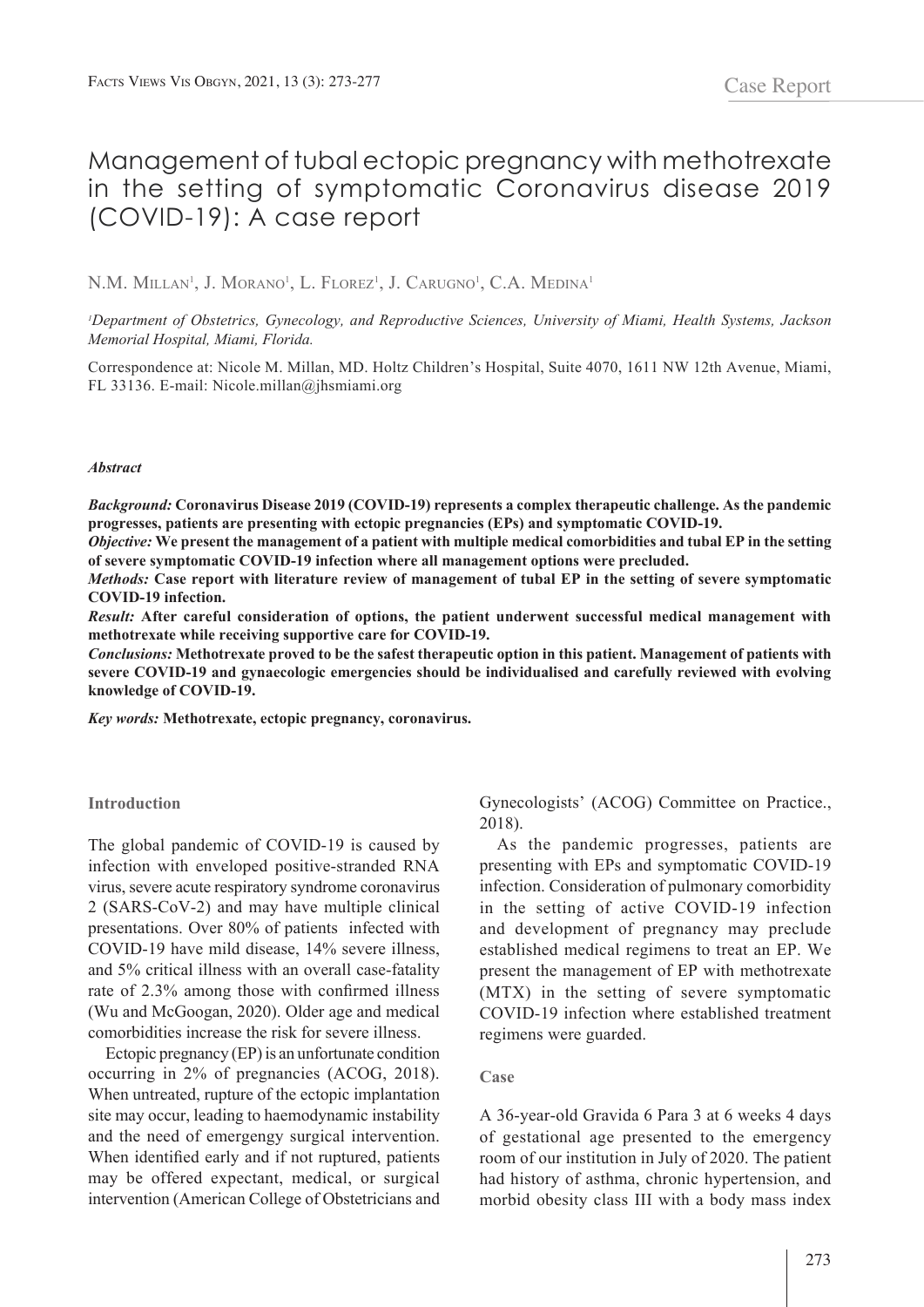of 55 kg/m2 . She presented with complaints of worsening dyspnea and chest pain and was found to have COVID-19. She was started on low-flow nasal cannula oxygen therapy to maintain her oxygen saturation above 92%. She also had severe orthopnoea (not tolerating -15° of inclination). Chest X-ray showed a constellation of findings concerning for atypical/viral pneumonia. She was admitted to the medicine service for supportive therapy including oxygen and dexamethasone, albuterol as needed, and clinical monitoring. Her Beta-hCG (B-hCG) serum level was 3,838 mIU/ mL and a transvaginal ultrasound demonstrated an endometrial thickness of 4 mm, with no evidence of an intrauterine pregnancy (IUP), and a right adnexal mass with peripheral vascularity, highly suggestive of a right tubal EP. There was no free fluid noted on the ultrasound. At this time, the patient was experiencing significant COVID-19 symptoms, which were exacerbated by her underlying asthma and morbid obesity.

Of note, three days before presenting to our ED, she presented to a different hospital due to vaginal bleeding and abdominal pain. Her B-hCG serum level then was 2,359 mIU/mL and ultrasound failed to identify an IUP. She was discharged with precautions and follow-up for pregnancy of unknown location.

Considering the patient's symptoms, active pulmonary disease, and comorbidities, a medical management of EP was initiated. A two-dose MTX protocol was carried out, with 50 mg/m<sup>2</sup> via intramuscular injection of MTX administered on hospital day (HD) 2 and 6. An appropriate drop in hCG >15% was noted (Figure 1). Mild transaminitis

was observed following MTX therapy. The patient improved clinically and was stable for discharge by HD 10. She received outpatient follow-up with serial hCG measurements until non-pregnant levels were achieved. The patient provided written consent for publication of this case.

# *Discussion*

EP in the setting of symptomatic COVID-19 infection represents a challenge for the health care team. To the best of our knowledge, this is the first case report detailing EP management in a patient with severe COVID-19 respiratory symptoms. Hansel and Stovall recently published a case report of a patient with asymptomatic COVID-19 who was diagnosed with a non-ruptured EP (Hansen and Stovall, 2020). The authors emphasised evaluation of risks and benefits for each possible intervention and collaborative treatment decisions based on attainable limitations of disease progression and infectious spread. This underscored the focus of management of our patient's EP.

In our case, extensive efforts between a multidisciplinary team were made to examine how her comorbidities would affect the management of the EP. Different therapeutic options were considered. Expectant management of an EP is an option for patients who meet specific criteria: 1) low and either decreasing or plateauing serum B-hCG levels, 2) asymptomatic, and 3) understand risk of potential need for surgical intervention if the EP ruptures (American College of Obstetricians and Gynecologists' (ACOG) Committee on Practice., 2018). Success of expectant management



*Figure 1: Serial quantitative B-hCG according to methotrexate (MTX) administration day. MTX administered days 1 and 4.*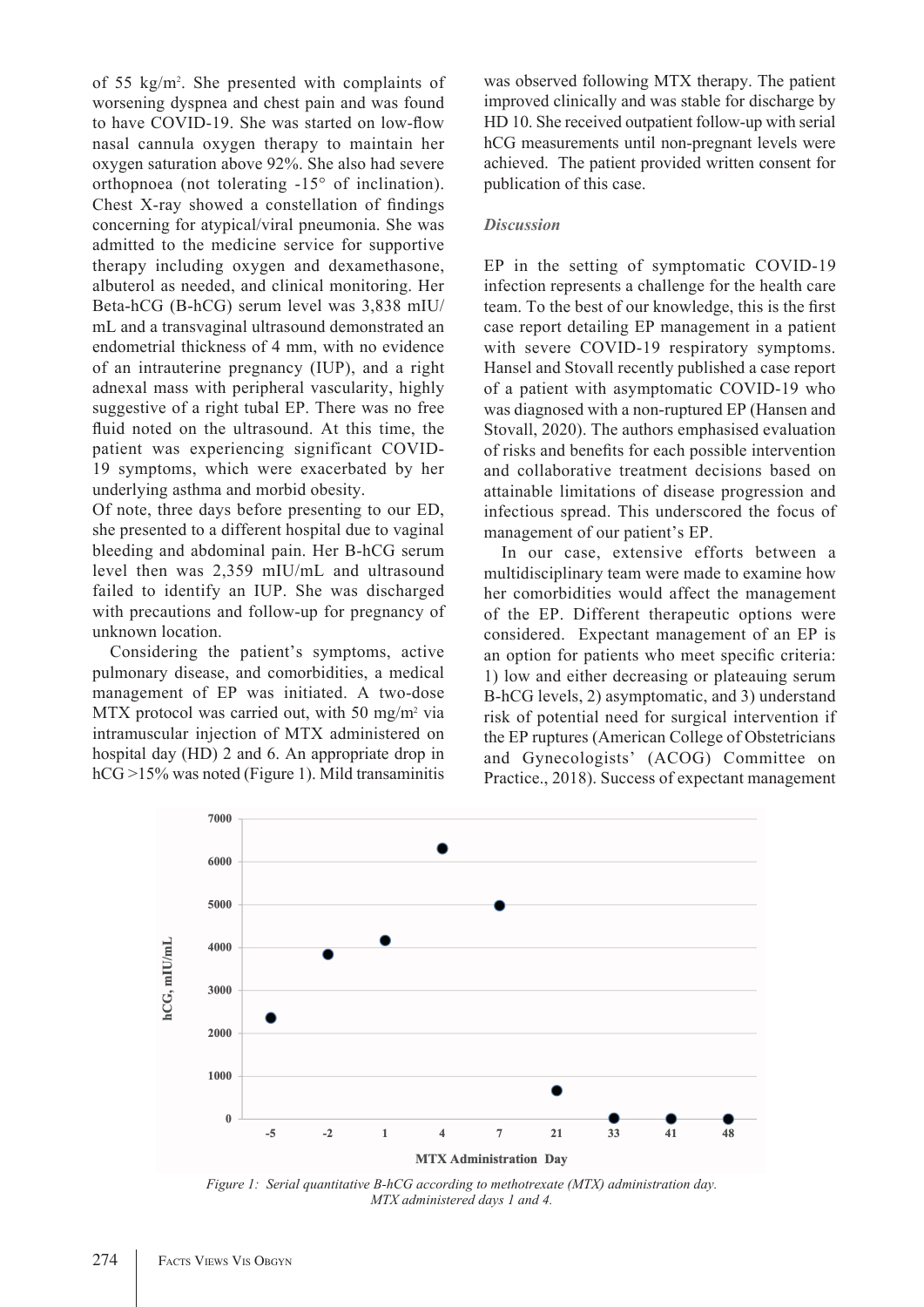has been reported in up to 88% of patients with B-hCG values less than 200 IU/L with decreasing success rates <25% for higher values of 2,000 IU/L (Korhonen et al., 1994). There are few small, randomised trials comparing efficacy of medical management with MTX compared to expectant management of EP for serum B-hCG levels under 2,000 IU showing no significant benefit of medical to expectant management (van Mello et al., 2013; Jurkovic et al., 2017).

Expectant management in this patient's case presented was not possible given serially increasing B-hCG serum levels, symptoms, and unacceptable higher likelihood of failure.

The possibility of rupture resulting in hemodynamic instability requiring emergency surgery would be detrimental in this patient. She was deemed a high-risk surgical candidate due to her compromised respiratory status as a result of COVID-19 infection and underlying comorbidities of asthma and morbid obesity, which increased the chance of potential surgical/anaesthesia complication. She was strongly considered to be a difficult extubation possibly requiring long-term ventilator support postoperatively.

Additionally, increased morbidity and mortality are associated with performing surgery on patients with pulmonary compromise due to COVID-19. The COVIDSurg Collaborative demonstrated 51% of patients with COVID-19 who underwent a variety of surgical procedures experienced pulmonary complications with a 30-day mortality of 38% (COVIDSurg Collaborative, 2020). More concerning for our patient, the overall mortality reported was higher after emergency (26%) versus elective surgery (19%) (COVIDSurg Collaborative, 2020). Although not specified if symptomatic patients had worse surgical outcomes, it was strongly believed our patient's respiratory symptoms would increase the morbidity and potential mortality associated with surgery.

Although uncertain with regards to transmission, consideration was also raised regarding exposure of healthcare personnel to viral particles in the operating theatre within escaping surgical smoke or during intubation or extubation (Saridogan and Grimbizis, 2020).

Lastly, medical management with chemotherapeutic agent MTX was considered. Others have previously suggested medical management as a theoretical option for COVID-19 patients (Elito Júnior and Araujo Junior, 2020). Current management guidelines list active pulmonary disease and immunodeficiency as contraindications to the use of MTX (ACOG, 2018). However, this case warranted reconsideration

of guidelines, focusing on patient-specific risks/ benefits of MTX therapy. Other concerns included selecting the appropriate MTX protocols and failure risk.

Most common side effects with MTX therapy are gastrointestinal, however, other rare side effects described are pulmonary toxicity, immunomodulation, and myelosuppression. Although not well understood, MTX-induced lunginjury has occurred via pulmonary hypersensitivity reaction (Cooper et al., 1986; Lynch and McCune, 1997), direct toxicity (Ohbayashi et al., 2010), activation of latent viral infection (Kim et al., 2009a, 2009b; St Clair et al., 1985;Golden et al., 1995), or idiosyncratic mechanism. These events may lead to pneumonitis, fibrosis, or pleuritis potentially worsening existing pulmonary disease as in our patient.

Patients with COVID-19 infection are noted to have leukocytosis and lymphopenia (Huang et al., 2020). Our patient initially had lymphopenia with an absolute lymphocyte count <1.0x103/mcL. There was concern MTX would worsen the immunosuppression and prolong or worsen the disease.

Adverse side effects are more likely with increased dose and duration of MTX. Theoretically, patients with severe symptomatic COVID-19 infection have a higher likelihood of developing side effects if renal function is impaired. Given the intermediate-dosage, limited exposure, and normal renal function in our patient, the risk of MTX toxicity and adverse effects was low.

Evidence shows comparable and not statistically different rates of resolution for EP between single- and multiple-fixed dose regimens (relative risk [RR], 1.07; 95% CI, 0.99–1.17) as well as single- versus two-dose therapeutic regimen (RR, 1.09; 95% CI 0.98–1.20) (Yang et al., 2017). The multiple fixed, versus the single-dose regimen would increase risk of the patient experiencing adverse effects by 64% (Yang et al., 2017). Meanwhile, the risk of developing side effects from two-dose regimen was 33% higher versus single-dose therapy (RR, 1.33; 95% CI, 0.92–1.94) (Yang et al., 2017).

Although, no cut-off value for serum B-hCG level has been determined to contraindicate medical management, increasing MTX therapy failure rates are reported with rising levels of pretreatment serum B-hCG levels (American Society for Reproductive Medicine, 2013; Beguin et al., 2020). One study suggests the two- versus singledose regimen is more favourable in patients with pre-treatment serum B-hCG levels between 3,600- 5,500 mIU/mL with successful resolution 88.9% versus 57.9% (P=0.03), respectively (odds ratio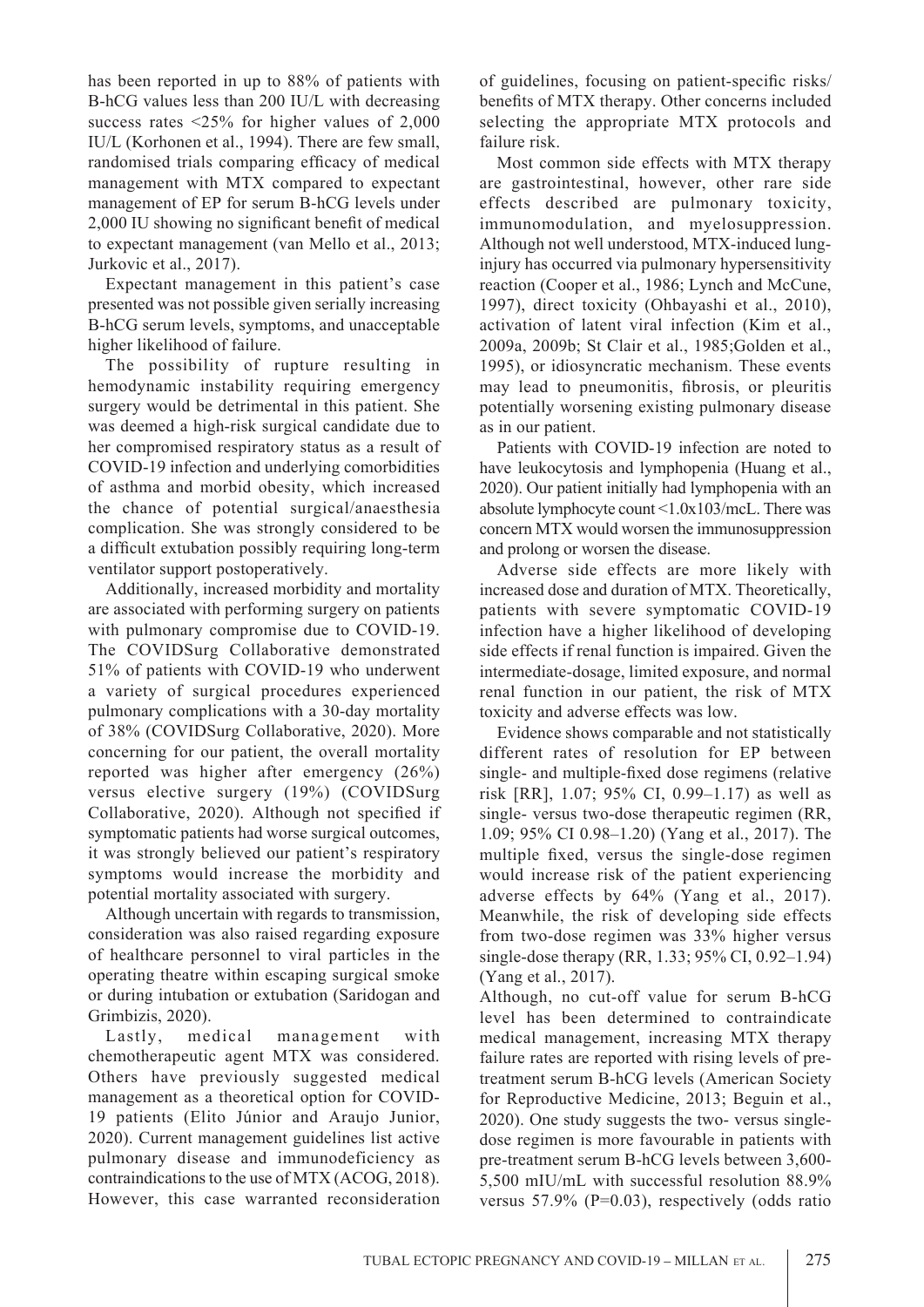5.80; 95% CI, 1.29–26.2) (Hamed et al., 2012).

Therefore, in our case, a two-dose approach was used to maximize the opportunity of treatment success as this patient's pre-treatment serum B-hCG value was 4,166.7 mIU/mL. It was concluded despite her comorbidities; this was the safest approach in managing her non-ruptured EP compared with risks posed by surgical and expectant management.

This case addressed unanswered questions regarding suitable therapeutic approaches for patients with symptomatic COVID-19 and EP. Expectant management was precluded due to risk for rupture and need for emergent intervention. Surgical intervention would have increased morbidity and mortality. In this case, MTX for EP management was successfully administered.

Further investigation is needed on most appropriate means to address EP within the spectrum of COVID-19 presentation. Treating this patient led us to consider the following regarding management. Expectant management with close follow-up should only be considered if there exists evidence of serially decreasing B-hCG levels suggestive of a failing pregnancy. When contemplating medical management, patients should receive evaluation by a multidisciplinary team to identify risk factors for treatment failure and toxicity as well as contraindications to MTX therapy. When considering contraindications, active pulmonary disease should be considered within the entire spectrum of COVID-19 presentation as asymptomatic patients may also present with underlying pathology and atypical imaging (Hu et al., 2020). The COVID-19 disease process may theoretically be worsened by MTX administration. Based on our limited findings, however, it may be considered in patients without other alternatives. A plan should be devised prior to intervention to respond to change of patient status as needed.

If surgical intervention is needed, the patients should be evaluated by all relevant care teams and medically optimised for the procedure. If general anaesthesia is contraindicated, alternative methods of sedation and analgesia may be considered. Efforts to limit exposure of healthcare personnel while effectively managing EP should be made, such as using minimally invasive technique with only necessary staff in the operating theatre. Personnel should wear personal protective equipment during any intervention.

Any patient with high suspicion for EP rupture, should have rapid COVID-19 testing and be taken to the operating theatre for emergency surgery. Delaying surgical intervention, when deemed appropriate is strongly discouraged, since the benefits outweigh the risk of increased morbidity/mortality.

Overall, patients presenting with EP and symptomatic COVID-19 need individualised and collaborative treatment planning. Patients should be extensively counselled regarding the risks of each management option. When available, multidisciplinary treatment planning should occur to reduce risk of morbidity/ mortality.

## **References**

- American College of Obstetricians and Gynecologists' (ACOG) Committee on Practice. ACOG Practice Bulletin No. 193: Tubal Ectopic Pregnancy. Obstet Gynecol. 2018;131: 91-103.
- American Society for Reproductive (ASRM) Practice Committee. Medical treatment of ectopic pregnancy: a committee opinion. Fertil Steril. 2013;100:638-44.
- Beguin C, Brichant G, Landsheere L et al. Use of methotrexate in the treatment of ectopic pregnancies: a retrospective single center study. Facts Views Vis Obgyn. 2019; 11:329-35.
- Chen N, Zhou X, Dong J et al. Epidemiological and clinical characteristics of 99 cases of 2019 novel coronavirus pneumonia in Wuhan, China: a descriptive study. Lancet. 2020;395: 507-13.
- COVIDSurg Collaborative. Mortality and pulmonary complications in patients undergoing surgery with perioperative SARS-CoV-2 infection: an international cohort study. Lancet. 2020;396: 27-38.
- Cooper JA, White DA, and Matthay RA. Drug-induced pulmonary disease. Part 1: Cytotoxic drugs. Am Rev Respir Dis. 1986;133:321-40.
- Elito Júnior J, Araujo Júnior E. Medical treatment for ectopic pregnancy during the COVID-19 pandemic. Rev Bras Gynecol Obstet. 2020;42:849-50.
- Golden MR, Katz RS, and Balk RA. The relationship of preexisting lung disease to the development of methotrexate pneumonitis in patients with rheumatoid arthritis. J Rheumatol. 1995;22:1043-7.
- Goyal P, Choi JJ, Pinheiro LC et al. Clinical Characteristics of Covid-19 in New York City. N Engl J Med. 2020;382:2372-4.
- Guan WJ, Ni ZY, Hu Y et al. Clinical characteristics of coronavirus disease 2019 in China. N Engl J Med. 2020;382:1708-20.
- Hamed HO, Ahmed SR, Alghasham AA. Comparison of double- and single-dose methotrexate protocols for treatment of ectopic pregnancy. Int J Gynaecol Obstet. 2012;116:67-71.
- Hansen KA, Stovall DW. Ectopic pregnancy during coronavirus disease 2019 (COVID-19): to operate, or not to operate. Obstet Gynecol. 2020;136:288-90.
- Hu Z, Song C, Xu C et al. Clinical characteristics of 24 asymptomatic infections with COVID-19 screened among close contacts in Nanjing, China. Sci China Life Sci. 2020;63:706-11.
- Huang G, Kovalic AJ, and Graber CJ. Prognostic value of leukocytosis and lymphopenia for coronavirus disease severity. Emerg Infect Dis. 2020;26:1839-41.
- Jurkovic D, Memtsa M, Sawyer E et al. Single-dose systemic methotrexate vs expectant management for treatment of tubal ectopic pregnancy: a placebo-controlled randomized trial. Ultrasound Obstet Gynecol. 2017;49:171-6.
- Kim YJ, Song M, Ryu JC. Inflammation in methotrexateinduced pulmonary toxicity occurs via the p38 MAPK pathway. Toxicology. 2009a;256:183-90.
- Kim YJ, Song M, and Ryu JC. Mechanisms underlying methotrexate-induced pulmonary toxicity. Expert Opin Drug Saf. 2009b;8:451-8.
- Korhonen J, Stenman UH, Ylostalo P. Serum human chorionic gonadotropin dynamics during spontaneous resolution of ectopic pregnancy. Fertil Steril. 1994;61:632-6.